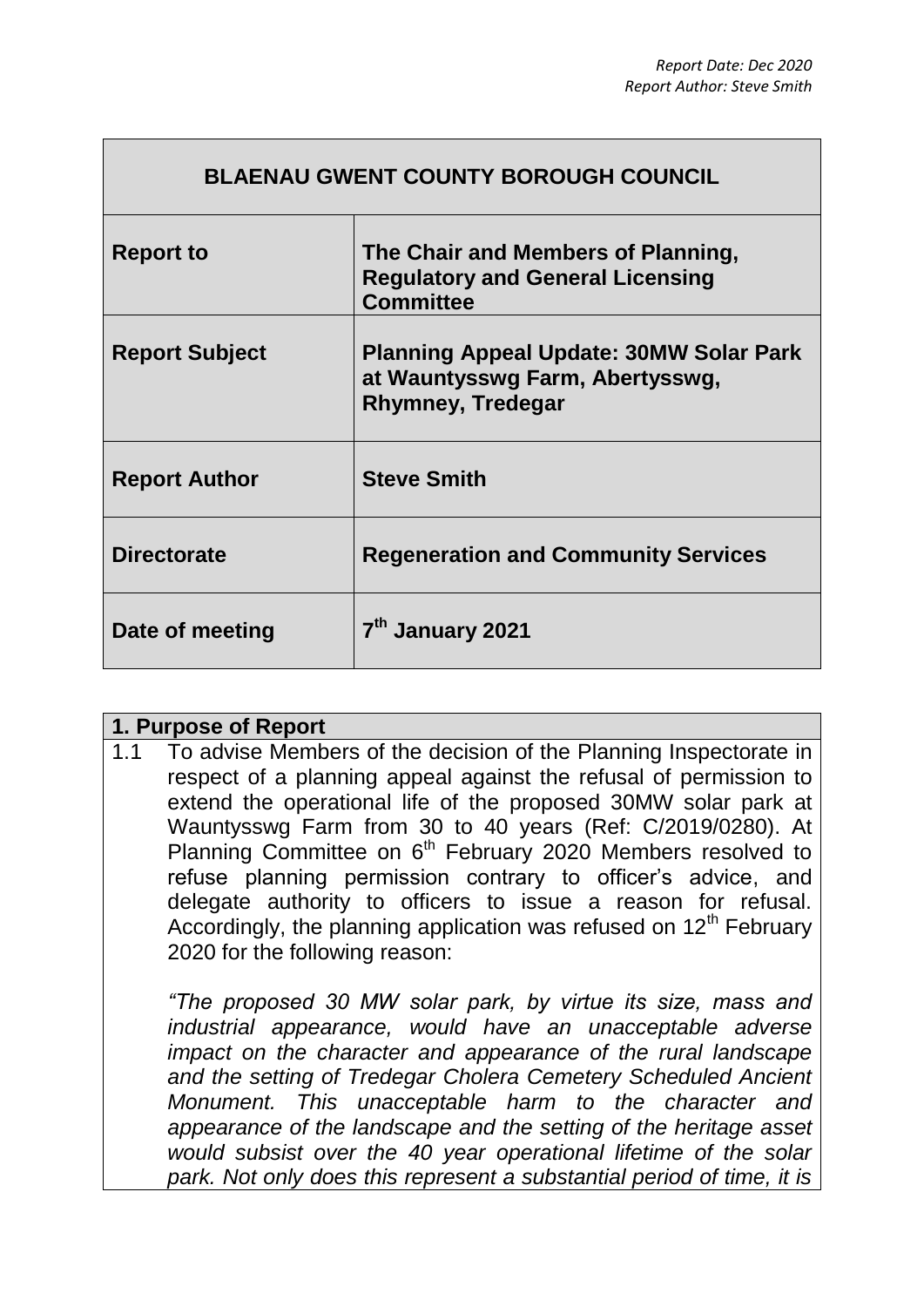*materially and significantly longer than previously approved under the DNS consent process. Accordingly, the proposal conflicts with policies SP10, SP11, DM1 and ENV2 of the Local Development Plan."*

1.2 When the planning appeal was submitted to the Planning Inspectorate, the appellant also made an application for costs against Blaenau Gwent County Borough Council. The Planning Inspectorate's decisions in respect of the planning appeal and costs applications are considered separately below.

## **2.0 Scope of the Report**

2.1 Members will recall that the Welsh Minister for Housing and Local Government previously granted planning permission (subject to conditions) for a 30MW solar park, access and ancillary development at Wauntysswg Farm on 31<sup>st</sup> July 2019. The Local Planning Authority (LPA) was not responsible for the determination of that planning application, due to the 30MW solar park's classification as a Development of National Significance (DNS). An application was subsequently made to the LPA to vary condition 3 of that planning permission in order to extend the operational life of the solar park from 30 to 40 years.

## Appeal Decision

- 2.2 The Inspector acknowledged that the proposed solar park would have harmful impacts on the landscape, visual receptors and the setting of Tredegar Cholera Cemetery Scheduled Ancient Monument. However, the nature and magnitude of these adverse impacts remains the same as those considered by the Welsh Minister as part of the original DNS application. At the time, the Minister concluded that as these impacts would be temporary and fully reversible, the benefits of the proposed solar park in generating renewable energy would outweigh the identified harm. The Inspector acknowledged that the extant permission remains a valid fall-back position and attached substantial weight to the Minister's decision.
- 2.3 The key consideration for the planning appeal as identified by the Inspector was whether the benefits of extending the life of the solar park for a further 10 years outweigh any harm. As part of the planning balance, the Inspector highlighted the fact that an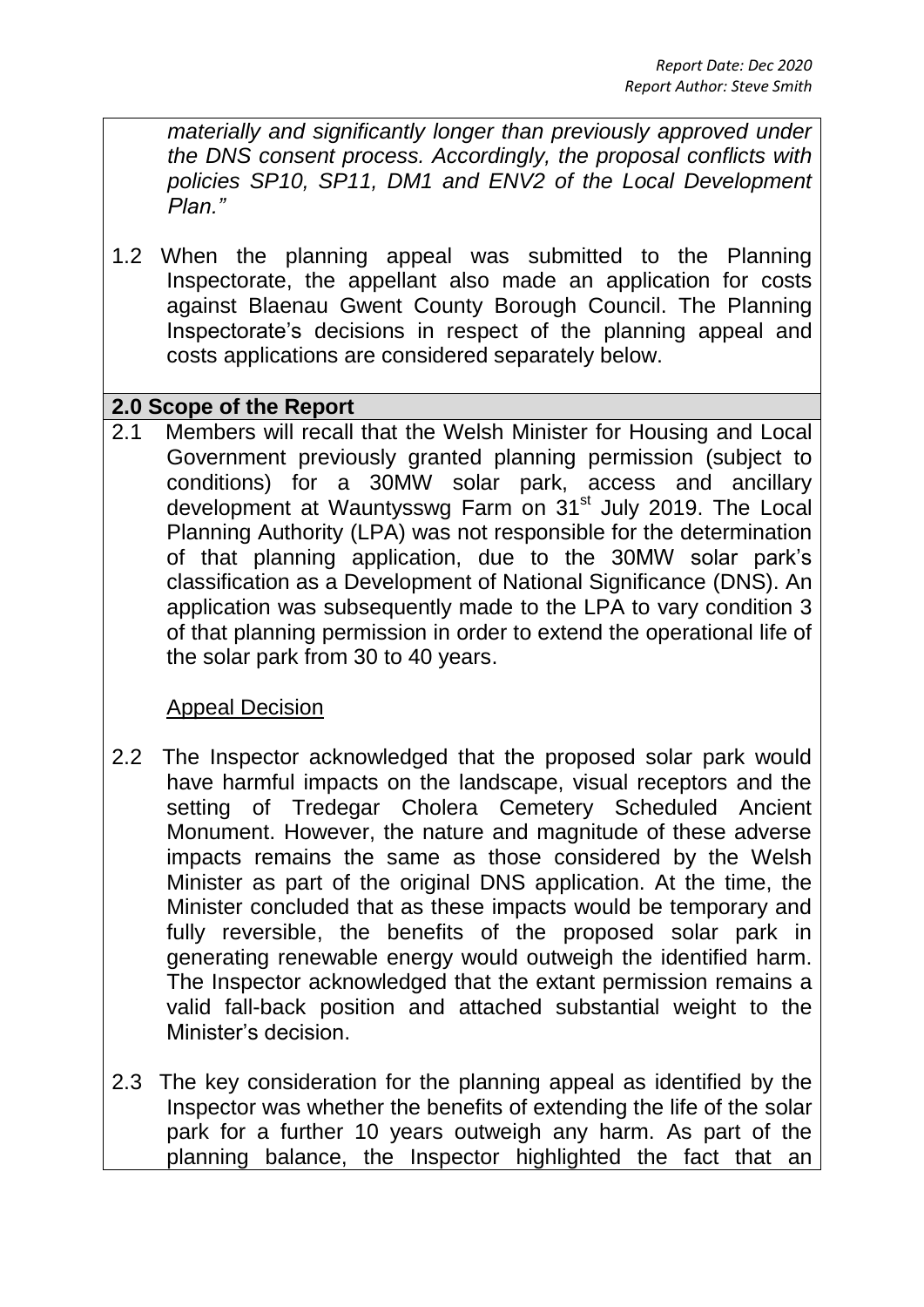additional ten years of operation would contribute to a sustained offsetting of carbon emissions and would also contribute to energy security over this extended period. Significant weight was attached to these energy and climate change benefits. In contrast, whilst the Inspector accepted that the proposed variation of condition 3 would increase the length of time over which the identified adverse impacts would be experienced, he was satisfied that the impacts would remain time-limited and fully reversible. As such, the Inspector concluded that the benefits of proposed solar park in generating 30MW of renewable electricity per annum over an additional 10-year period would accord with the objectives of Planning Policy Wales, significantly outweighing the conflict with the LDP.

2.4 The Inspector accordingly ALLOWED the appeal.

## Costs Decision

- 2.5 In its appeal submission, the Council contended that the proposed 33% increase in the operational life of the solar park would be materially and significantly longer than that originally permitted, and that the identified harmful impacts of the proposed development would be unacceptably prolonged as a result. The Inspector acknowledged that whether or not an additional 10 years amounts to a 'significant' time period is a matter of planning judgement and the Council is entitled to come to that view. He also accepted that Members of Planning Committee were entitled to come to their own view on the weight to be attributed to the proposal's beneficial and harmful impacts.
- 2.6 Nevertheless, the Inspector highlighted the fact that the solar park's proposed extended period of operation would result in energy security benefits subsisting for  $33\%$  longer and more  $CO<sub>2</sub>$  being offset than the originally permitted scheme. He also drew attention to the Minister's decision on the original DNS application, where the solar park's climate change and energy security benefits were found to clearly outweigh the temporary and fully reversible harmful impacts over the original 30 year period. The permitted scheme was considered to be physically identical to the appeal scheme, with little evidence of changed circumstances since the solar park was originally approved in 2019.
- 2.7 The Inspector considered the Minister's decision to be an important